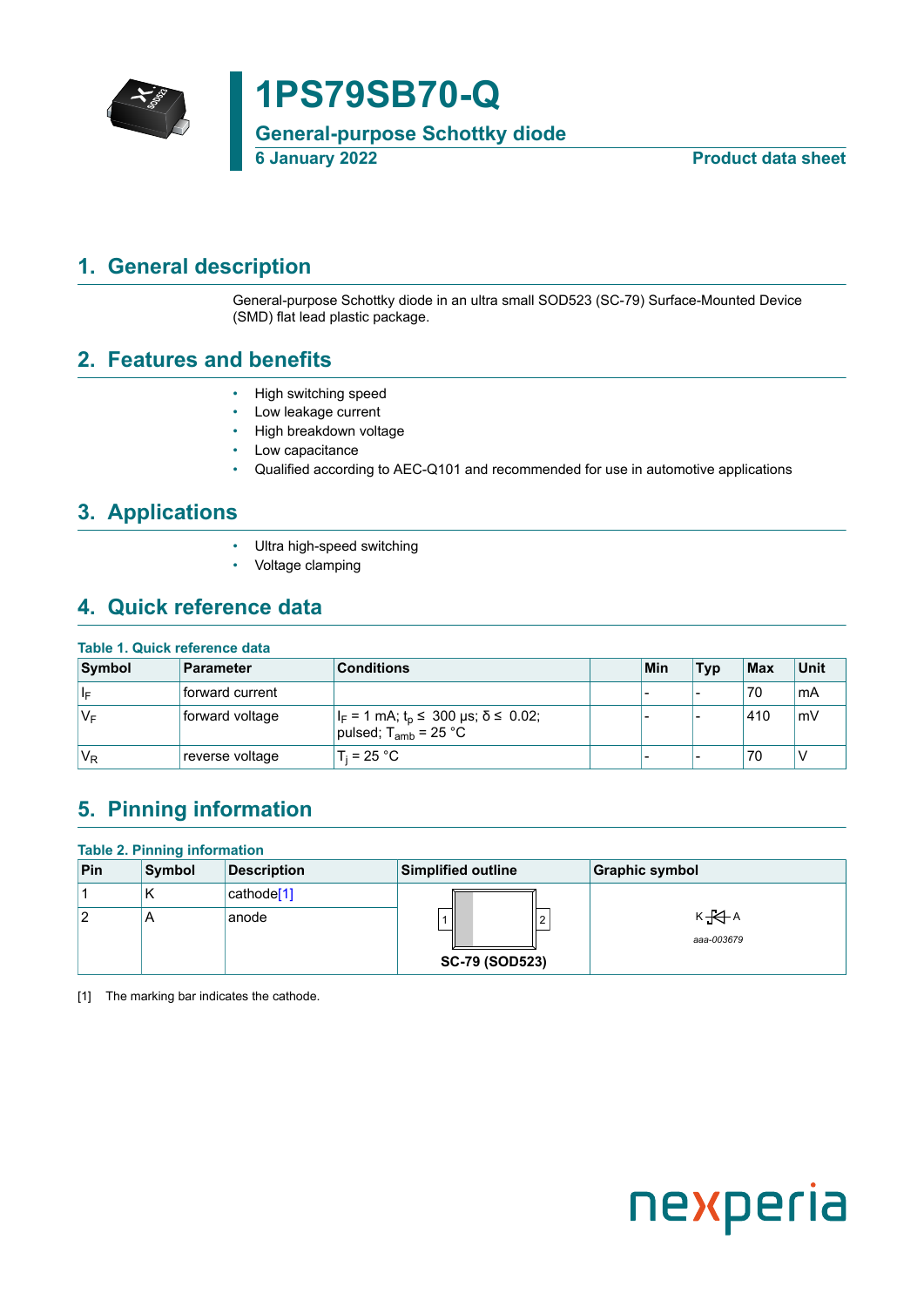## <span id="page-1-1"></span><span id="page-1-0"></span>**6. Ordering information**

| <b>Table 3. Ordering information</b> |             |                                                                                                        |                |  |  |  |
|--------------------------------------|-------------|--------------------------------------------------------------------------------------------------------|----------------|--|--|--|
| Type number                          | Package     |                                                                                                        |                |  |  |  |
|                                      | <b>Name</b> | <b>Description</b>                                                                                     | <b>Version</b> |  |  |  |
| 1PS79SB70-Q                          | $ SC-79 $   | plastic, surface-mounted package; 2 leads; 1.2 mm x 0.8<br>$\mathsf{m}\times 0.6 \mathsf{m}\times 0.6$ | SOD523         |  |  |  |

## <span id="page-1-2"></span>**7. Marking**

| <b>Table 4. Marking codes</b> |                     |  |  |  |  |
|-------------------------------|---------------------|--|--|--|--|
| Type number                   | <b>Marking code</b> |  |  |  |  |
| 1PS79SB70-Q                   | o                   |  |  |  |  |

## <span id="page-1-3"></span>**8. Limiting values**

#### **Table 5. Limiting values**

*In accordance with the Absolute Maximum Rating System (IEC 60134).*

| Symbol                  | Parameter                              | <b>Conditions</b>                           | Min   | <b>Max</b> | <b>Unit</b> |
|-------------------------|----------------------------------------|---------------------------------------------|-------|------------|-------------|
| $V_R$                   | reverse voltage                        | $T_i = 25 °C$                               |       | 70         | V           |
| $\mathsf{I}_\mathsf{F}$ | forward current                        |                                             |       | 70         | mA          |
| <b>IFRM</b>             | repetitive peak forward<br>current     | $t_0 \leq 1$ s; $\delta \leq 0.5$           |       | 70         | mA          |
| $I_{FSM}$               | non-repetitive peak<br>forward current | $t_p$ ≤ 10 ms; T <sub>j(init)</sub> = 25 °C |       | 100        | mA          |
| $\mathsf{T}_\mathsf{i}$ | junction temperature                   |                                             |       | 150        | °С          |
| l <sub>amb</sub>        | ambient temperature                    |                                             | -65   | 150        | $^{\circ}C$ |
| $T_{\text{stg}}$        | storage temperature                    |                                             | $-65$ | 150        | $^{\circ}C$ |

## <span id="page-1-4"></span>**9. Thermal characteristics**

| <b>Table 6. Thermal characteristics</b> |                                                             |                   |         |     |            |     |      |
|-----------------------------------------|-------------------------------------------------------------|-------------------|---------|-----|------------|-----|------|
| Symbol                                  | <b>Parameter</b>                                            | <b>Conditions</b> |         | Min | <b>Typ</b> | Max | Unit |
| $R_{th(j-a)}$                           | thermal resistance from in free air<br>liunction to ambient |                   | [1] [2] | -   | -          | 450 | K/W  |

[1] Device mounted on an FR4 Printed-Circuit Board (PCB), single-sided copper, tin-plated and standard footprint.

[2] Reflow soldering is the only recommended soldering method.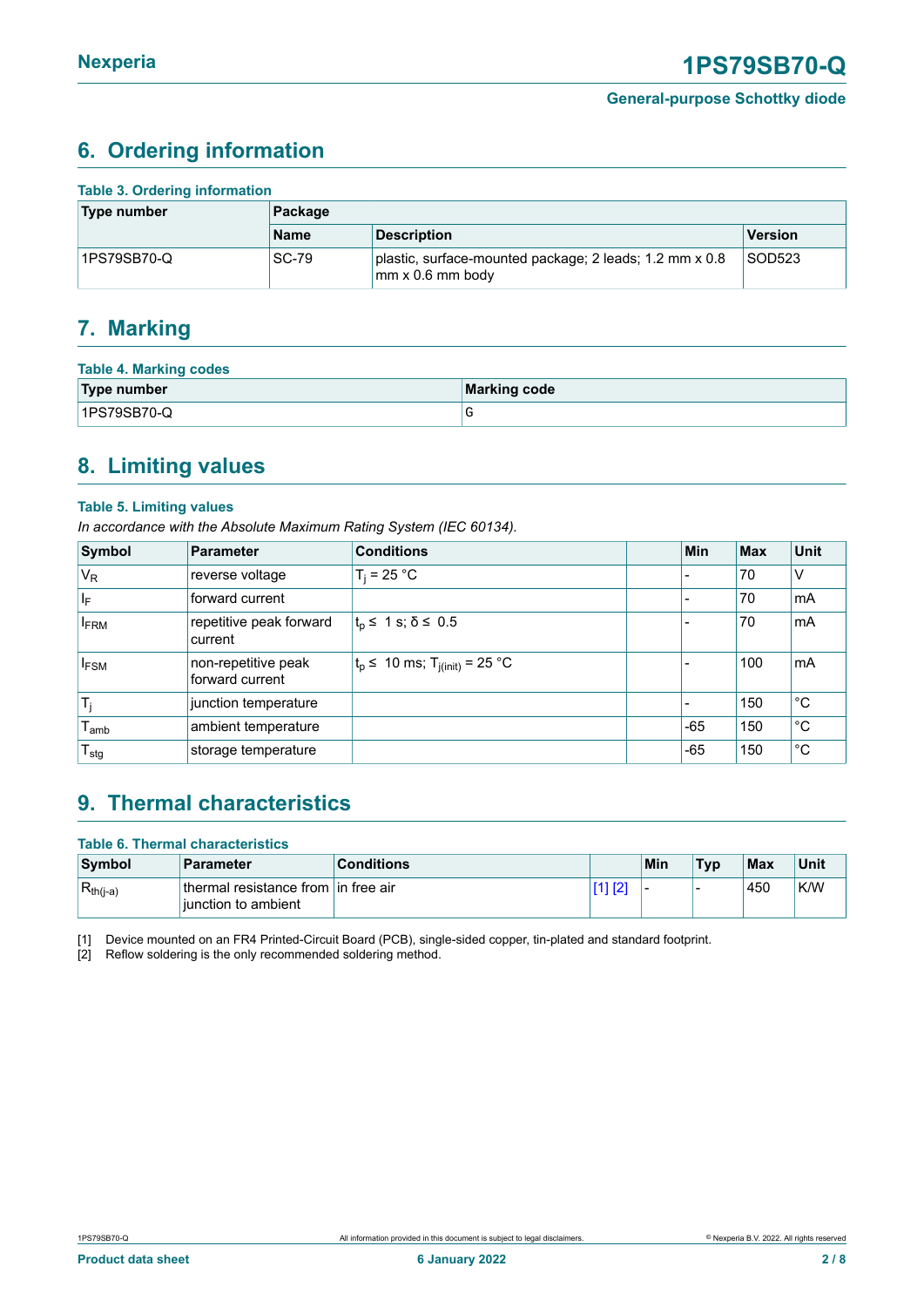## <span id="page-2-0"></span>**10. Characteristics**

|                | <b>Table 7. Characteristics</b> |                                                                                      |     |            |            |             |
|----------------|---------------------------------|--------------------------------------------------------------------------------------|-----|------------|------------|-------------|
| Symbol         | Parameter                       | <b>Conditions</b>                                                                    | Min | <b>Typ</b> | <b>Max</b> | <b>Unit</b> |
| V <sub>F</sub> | forward voltage                 | $I_F = 1$ mA; $t_p \le 300$ µs; $\delta \le 0.02$ ;<br>pulsed; $T_{amb}$ = 25 °C     |     |            | 410        | mV          |
|                |                                 | $I_F$ = 10 mA; $t_p$ ≤ 300 µs; $\delta$ ≤ 0.02;<br>pulsed; $T_{amb}$ = 25 °C         |     |            | 750        | mV          |
|                |                                 | $I_F = 15$ mA; $t_p \le 300$ µs; $\delta \le 0.02$ ;<br>pulsed; $T_{amb}$ = 25 °C    |     |            |            | V           |
| $I_R$          | reverse current                 | $V_R$ = 50 V; t <sub>p</sub> = 300 µs; $\delta$ = 0.02; pulsed;<br>$T_{amb}$ = 25 °C |     |            | 100        | nA          |
|                |                                 | $V_R$ = 70 V; t <sub>p</sub> = 300 µs; $\delta$ = 0.02; pulsed;<br>$T_{amb}$ = 25 °C |     |            | 10         | μA          |
| $ C_d $        | diode capacitance               | $V_R$ = 0 V; f = 1 MHz; T <sub>amb</sub> = 25 °C                                     |     |            | 2          | pF          |

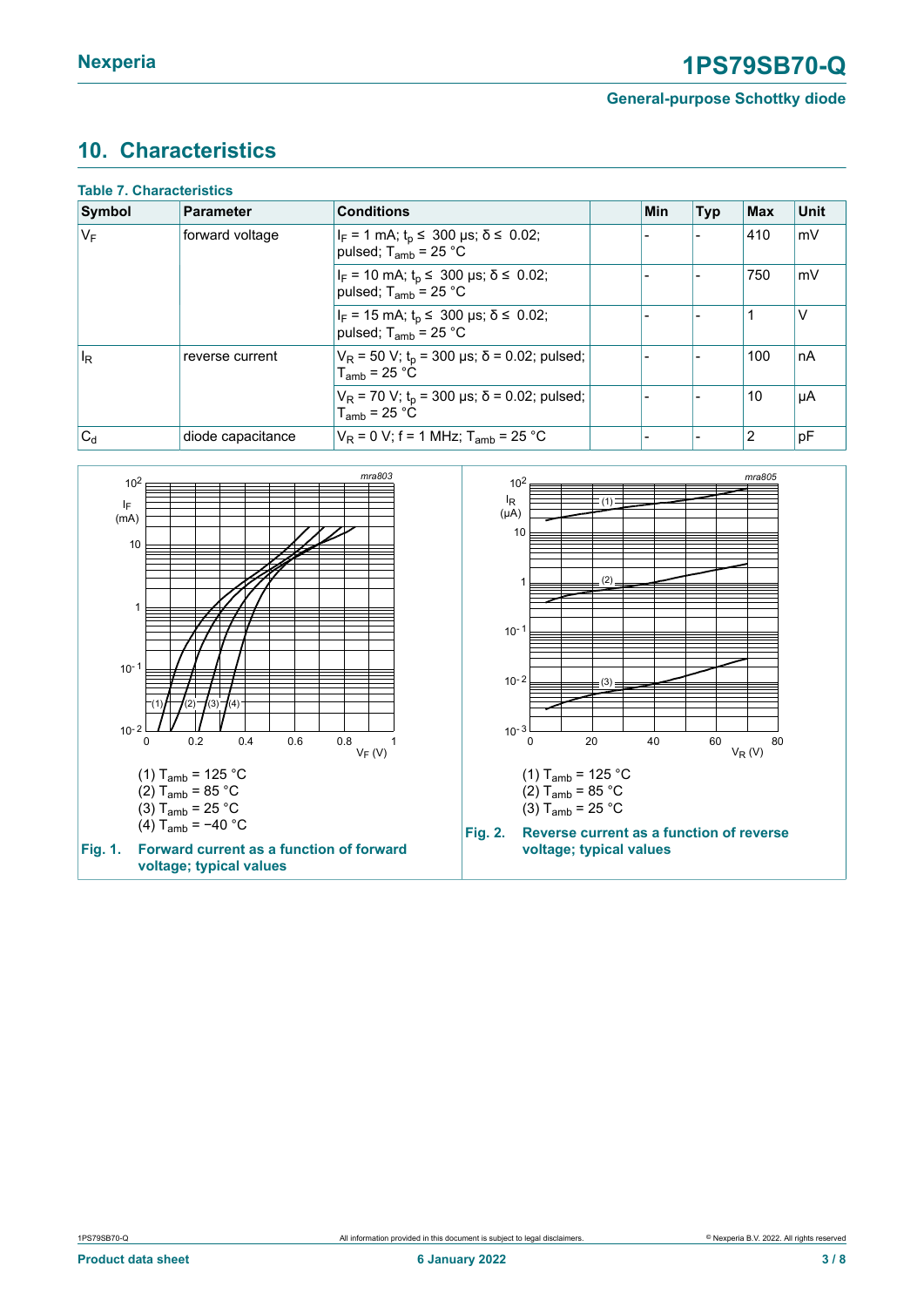## **Nexperia 1PS79SB70-Q**

#### **General-purpose Schottky diode**



### <span id="page-3-0"></span>**11. Test information**

#### **Quality information**

This product has been qualified in accordance with the Automotive Electronics Council (AEC) standard Q101 - *Stress test qualification for discrete semiconductors*, and is suitable for use in automotive applications.

### <span id="page-3-1"></span>**12. Package outline**

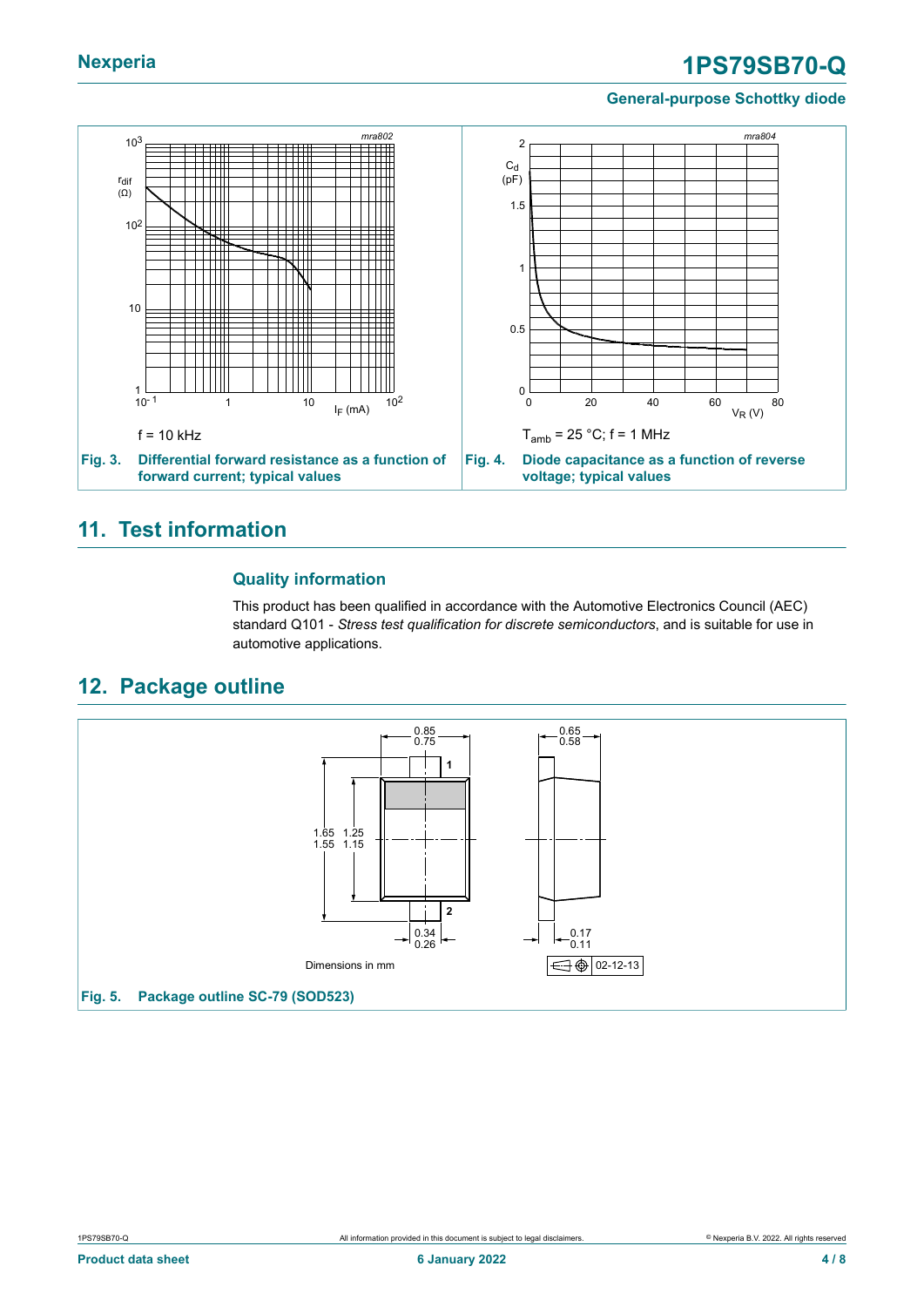## <span id="page-4-0"></span>**13. Soldering**

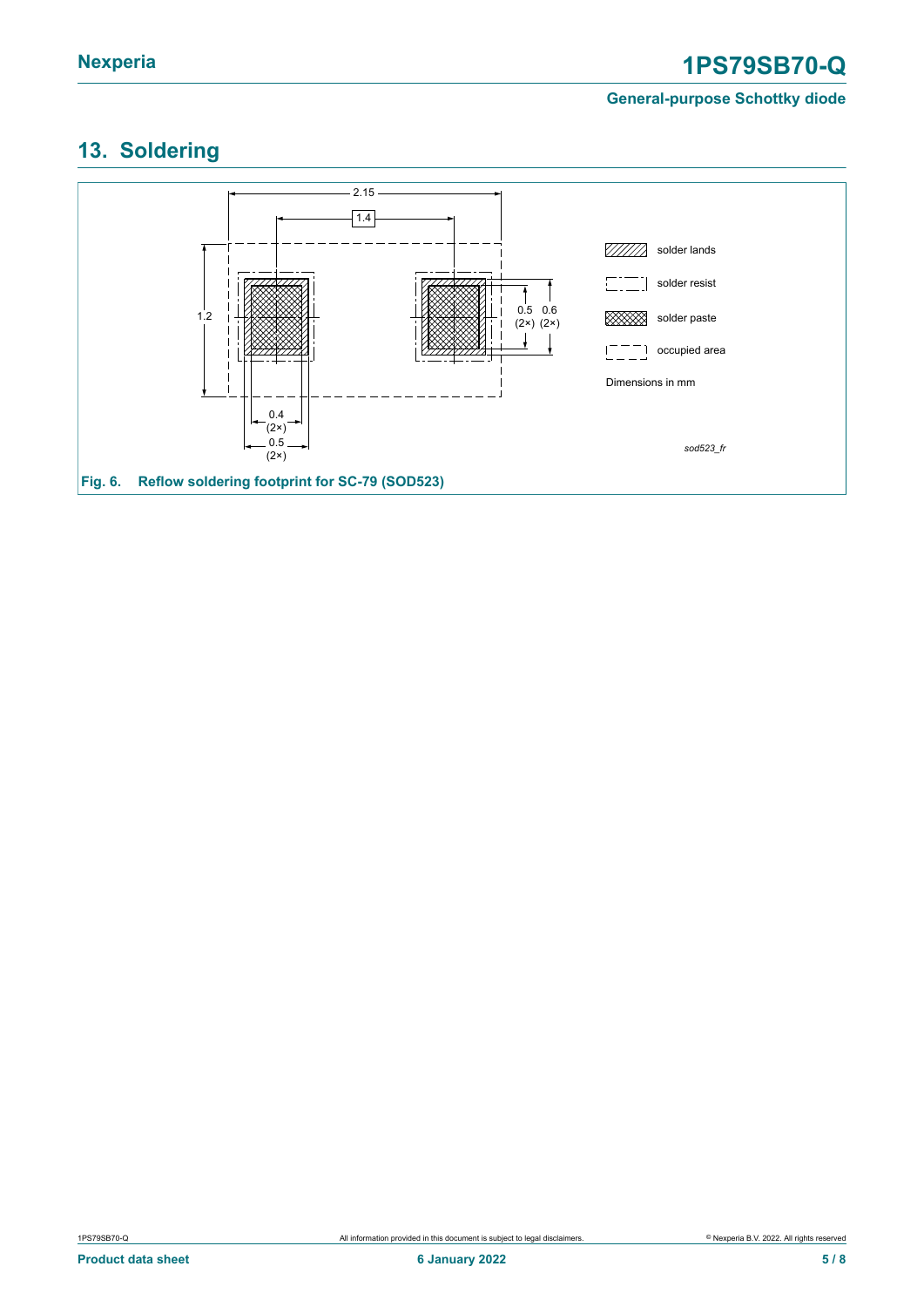## <span id="page-5-0"></span>**14. Revision history**

| <b>Table 8. Revision history</b> |              |                      |                          |                   |
|----------------------------------|--------------|----------------------|--------------------------|-------------------|
| Data sheet ID                    | Release date | Data sheet status    | Change<br>notice         | <b>Supersedes</b> |
| 1PS79SB70-Q v.1                  | 20220106     | ∣Product data sheet_ | $\overline{\phantom{a}}$ | -                 |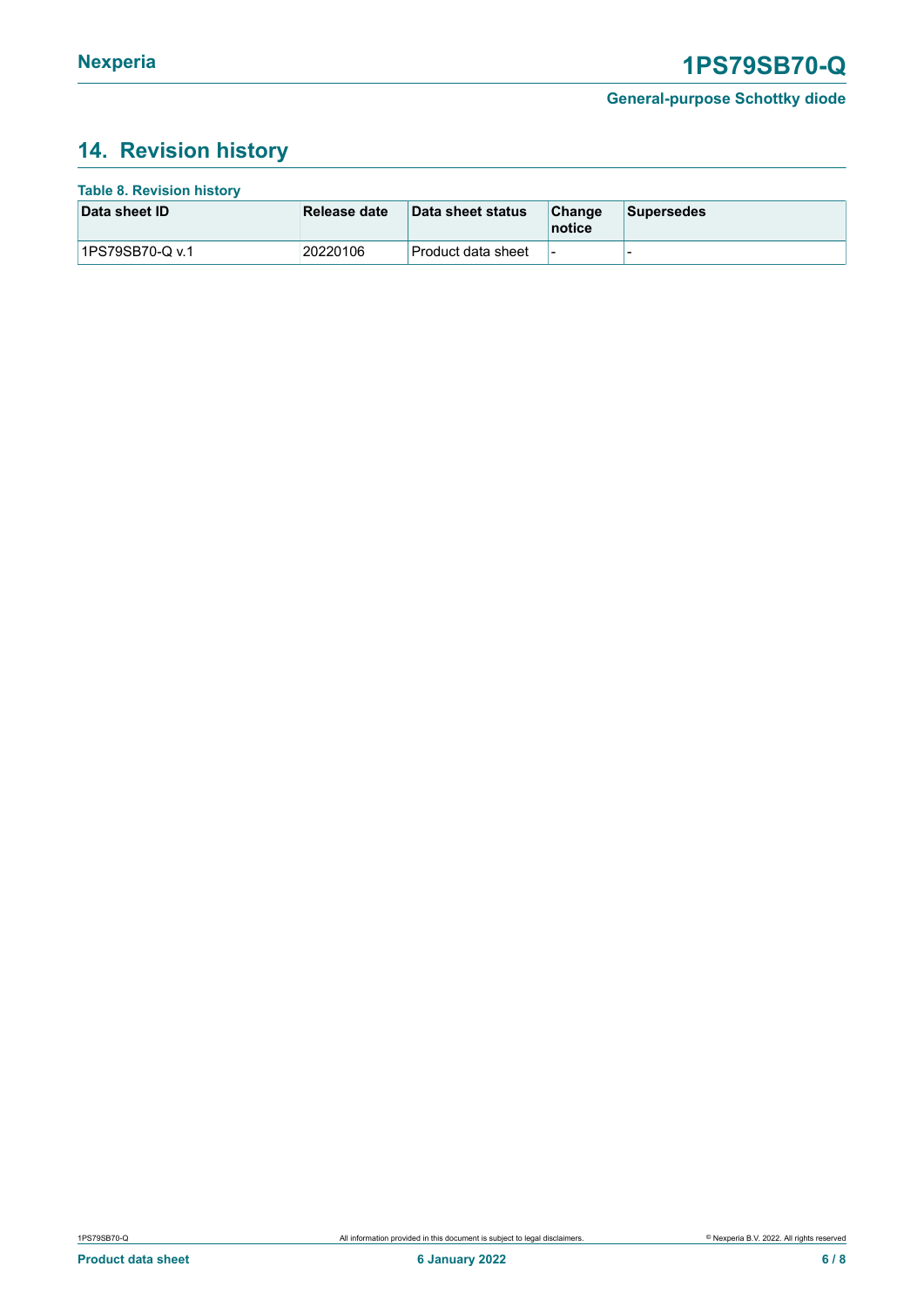## <span id="page-6-0"></span>**15. Legal information**

#### **Data sheet status**

| Document status<br>$[1]$ [2]      | Product<br>status [3] | <b>Definition</b>                                                                           |
|-----------------------------------|-----------------------|---------------------------------------------------------------------------------------------|
| Objective [short]<br>data sheet   | Development           | This document contains data from<br>the objective specification for<br>product development. |
| Preliminary [short]<br>data sheet | Qualification         | This document contains data from<br>the preliminary specification.                          |
| Product [short]<br>data sheet     | Production            | This document contains the product<br>specification.                                        |

[1] Please consult the most recently issued document before initiating or completing a design.

The term 'short data sheet' is explained in section "Definitions"

[3] The product status of device(s) described in this document may have changed since this document was published and may differ in case of multiple devices. The latest product status information is available on the internet at [https://www.nexperia.com.](https://www.nexperia.com)

#### **Definitions**

**Draft** — The document is a draft version only. The content is still under internal review and subject to formal approval, which may result in modifications or additions. Nexperia does not give any representations or warranties as to the accuracy or completeness of information included herein and shall have no liability for the consequences of use of such information.

**Short data sheet** — A short data sheet is an extract from a full data sheet with the same product type number(s) and title. A short data sheet is intended for quick reference only and should not be relied upon to contain detailed and full information. For detailed and full information see the relevant full data sheet, which is available on request via the local Nexperia sales office. In case of any inconsistency or conflict with the short data sheet, the full data sheet shall prevail.

**Product specification** — The information and data provided in a Product data sheet shall define the specification of the product as agreed between Nexperia and its customer, unless Nexperia and customer have explicitly agreed otherwise in writing. In no event however, shall an agreement be valid in which the Nexperia product is deemed to offer functions and qualities beyond those described in the Product data sheet.

#### **Disclaimers**

**Limited warranty and liability** — Information in this document is believed to be accurate and reliable. However, Nexperia does not give any representations or warranties, expressed or implied, as to the accuracy or completeness of such information and shall have no liability for the consequences of use of such information. Nexperia takes no responsibility for the content in this document if provided by an information source outside of Nexperia.

In no event shall Nexperia be liable for any indirect, incidental, punitive, special or consequential damages (including - without limitation - lost profits, lost savings, business interruption, costs related to the removal or replacement of any products or rework charges) whether or not such damages are based on tort (including negligence), warranty, breach of contract or any other legal theory.

Notwithstanding any damages that customer might incur for any reason whatsoever, Nexperia's aggregate and cumulative liability towards customer for the products described herein shall be limited in accordance with the Terms and conditions of commercial sale of Nexperia.

**Right to make changes** — Nexperia reserves the right to make changes to information published in this document, including without limitation specifications and product descriptions, at any time and without notice. This document supersedes and replaces all information supplied prior to the publication hereof.

**Suitability for use in automotive applications** — This Nexperia product has been qualified for use in automotive applications. Unless otherwise agreed in writing, the product is not designed, authorized or warranted to be suitable for use in life support, life-critical or safety-critical systems or

#### **General-purpose Schottky diode**

equipment, nor in applications where failure or malfunction of an Nexperia product can reasonably be expected to result in personal injury, death or severe property or environmental damage. Nexperia and its suppliers accept no liability for inclusion and/or use of Nexperia products in such equipment or applications and therefore such inclusion and/or use is at the customer's own risk.

**Quick reference data** — The Quick reference data is an extract of the product data given in the Limiting values and Characteristics sections of this document, and as such is not complete, exhaustive or legally binding.

**Applications** — Applications that are described herein for any of these products are for illustrative purposes only. Nexperia makes no representation or warranty that such applications will be suitable for the specified use without further testing or modification.

Customers are responsible for the design and operation of their applications and products using Nexperia products, and Nexperia accepts no liability for any assistance with applications or customer product design. It is customer's sole responsibility to determine whether the Nexperia product is suitable and fit for the customer's applications and products planned, as well as for the planned application and use of customer's third party customer(s). Customers should provide appropriate design and operating safeguards to minimize the risks associated with their applications and products.

Nexperia does not accept any liability related to any default, damage, costs or problem which is based on any weakness or default in the customer's applications or products, or the application or use by customer's third party customer(s). Customer is responsible for doing all necessary testing for the customer's applications and products using Nexperia products in order to avoid a default of the applications and the products or of the application or use by customer's third party customer(s). Nexperia does not accept any liability in this respect.

**Limiting values** — Stress above one or more limiting values (as defined in the Absolute Maximum Ratings System of IEC 60134) will cause permanent damage to the device. Limiting values are stress ratings only and (proper) operation of the device at these or any other conditions above those given in the Recommended operating conditions section (if present) or the Characteristics sections of this document is not warranted. Constant or repeated exposure to limiting values will permanently and irreversibly affect the quality and reliability of the device.

**Terms and conditions of commercial sale** — Nexperia products are sold subject to the general terms and conditions of commercial sale, as published at [http://www.nexperia.com/profile/terms,](http://www.nexperia.com/profile/terms) unless otherwise agreed in a valid written individual agreement. In case an individual agreement is concluded only the terms and conditions of the respective agreement shall apply. Nexperia hereby expressly objects to applying the customer's general terms and conditions with regard to the purchase of Nexperia products by customer.

**No offer to sell or license** — Nothing in this document may be interpreted or construed as an offer to sell products that is open for acceptance or the grant, conveyance or implication of any license under any copyrights, patents or other industrial or intellectual property rights.

**Export control** — This document as well as the item(s) described herein may be subject to export control regulations. Export might require a prior authorization from competent authorities.

**Translations** — A non-English (translated) version of a document is for reference only. The English version shall prevail in case of any discrepancy between the translated and English versions.

#### **Trademarks**

Notice: All referenced brands, product names, service names and trademarks are the property of their respective owners.